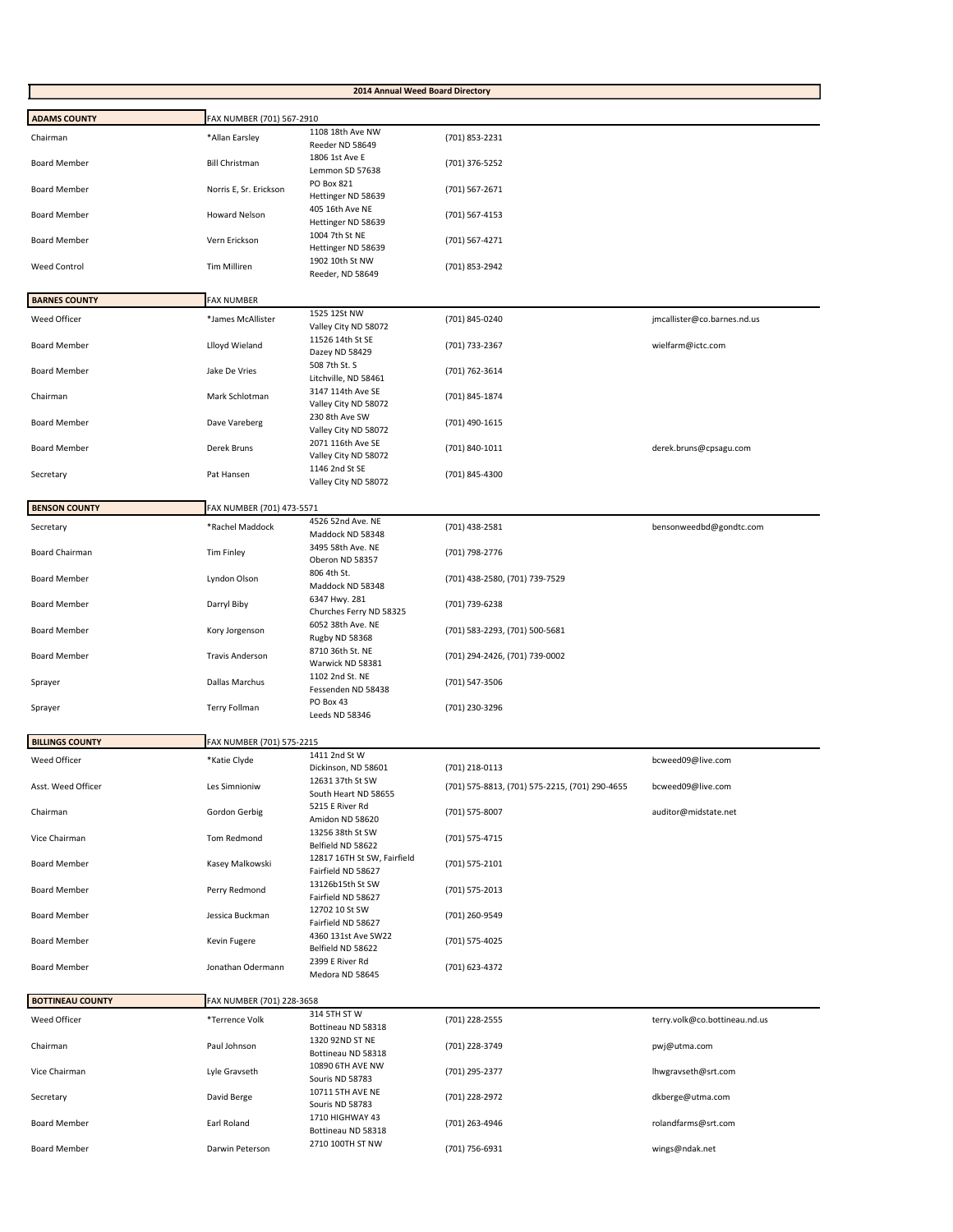Antler ND 58711

| <b>BOWMAN COUNTY</b>    | FAX NUMBER (701) 523-4899 |                                           |                                |                           |
|-------------------------|---------------------------|-------------------------------------------|--------------------------------|---------------------------|
| Weed Officer            | *Randall Gaebe            | 104 1st St NW<br>Bowman ND 58623          | (701) 523-4902                 | bowmanweed@nd.gov         |
| President               | Jerid Janikowski          | Box 1123<br>Bowman ND 58623               | (701) 574-4313                 | janski@ndsupernet.com     |
|                         | Jeff Oakland              | 9010 158th Ave SW<br>Rhame ND 58651       | (701) 279-5774                 |                           |
|                         | George Buckmeier          | 909 1st Ave N<br>Scranton ND 58653        | (701) 275-8282                 |                           |
| <b>BURKE COUNTY</b>     | FAX NUMBER (701) 377-2020 |                                           |                                |                           |
|                         |                           | 9854 69th Ave NW                          |                                |                           |
| Officer                 | *Dan Folske               | Bowbells ND 58721<br>6535 104th St NW     | (701) 377-2927                 | dan.folske@ndsu.edu       |
| Officer                 | Jade Parkinson            | Bowbells ND 58721                         | (701) 377-2743                 |                           |
| Officer                 | <b>Terry Nelson</b>       | 10150 98th St. NW<br>Columbus ND 58727    | (701) 939-7171                 |                           |
| Officer                 | Mike Erickson             | 8321 97th St. NW<br>Lignite ND 58752      | (701) 933-2543                 |                           |
| Officer                 | Brandyn Ganskop           | 7194 105th St. NW<br>Flaxton ND 58737     | (701) 339-8211                 |                           |
|                         |                           |                                           |                                |                           |
| <b>BURLEIGH COUNTY</b>  | FAX NUMBER (701) 222-0103 | PO Box 5518                               |                                |                           |
| <b>WEED OFFICER</b>     | *Gary Hartman             | Bismarck, ND 58506                        | (701) 220-3857                 | burleighweedman@gmail.com |
| <b>BOARD PRESIDENT</b>  | Monte Dralle              | 10002 275TH ST NE<br>Sterling ND 58572    | (701) 673-3357                 |                           |
| <b>BOARD MEMBER</b>     | Ronald Andahl             | 14101 15TH ST NW<br>Bismarck ND 58503     | (701) 223-7787                 | randahl14T@msn.com        |
| <b>BOARD MEMBER</b>     | Dallan Buchmann           | 5951 162ND AVE NE<br>Baldwin ND 58521     | (701) 673-3210                 |                           |
| <b>BOARD MEMBER</b>     | <b>Greg Bailey</b>        | 23000 132ND ST NE<br>Baldwin ND 58521     | (701) 255-2424                 |                           |
| <b>BOARD MEMBER</b>     | Jim Heisler               | 6019 223RD STREET NE<br>McKenzie ND 58553 | (701) 220-7634                 | jkheisler94@gmail.com     |
| SECRETARY               | Mona Livdahl              | 1811 E THAYER AVENUE<br>Bismarck ND 58501 | (701) 222-3499                 | mona@midco.net            |
| <b>CASS COUNTY</b>      | FAX NUMBER (701) 298-2396 |                                           |                                |                           |
| Weed Officer            | *Stanley Wolf             | 1201 Main Ave W<br>West Fargo ND 58078    | (701) 298-2388, (701) 730-6786 | wolfs@casscountynd.gov    |
| Chariman                | Larry Wilcox              | 13973 26th St. SE                         | (701) 633-5598                 |                           |
| Vice Chariman           | Ken Hagen                 | Ayr ND 58007-9741<br>14964 47th St. SE    | (701) 347-5533                 |                           |
|                         | Chris Murch               | Leonard ND 58052<br>15349 19th St. SE     | (701) 793-8255                 | chmurch@polarcomm.com     |
|                         | Clayton Brennan           | Hunter ND 58048<br>2608 Ann St.           | (701) 282-8806, (701) 799-1114 |                           |
|                         |                           | West Fargo ND 58078<br>810 12th Ave NW    |                                |                           |
|                         | George Grossman           | West Fargo ND 58078                       | (701) 433-5400                 |                           |
| <b>CAVALIER COUNTY</b>  | FAX NUMBER (701) 256-2546 |                                           |                                |                           |
| Weed Officer            | *Leon Pederson            | 901 3rd St. Ste. 15<br>Langdon ND 58249   | (701) 370-8927, (701) 370-0142 | lepederson@nd.gov         |
| Chairman                | Mark Schneider            | 1222 10th St<br>Langdon ND 58249          | (701) 370-2708                 |                           |
| Vice Chairman           | <b>Steve Ratzlaff</b>     | 9305 92nd Ave                             | (701) 256-5835                 |                           |
| Member                  | Allen Kingzett            | <b>Wales ND 58281</b><br>10451 82nd Ave.  | (701) 697-5248, (701) 697-5331 |                           |
| Member                  | Eric Roder                | Sarles ND 58372<br>11027 County Rd 24     | (701) 256-2450, (701) 370-2450 |                           |
| Member                  | Robert Gilseth            | Langdon ND 583249<br>107 3rd St           | (701) 256-2172                 |                           |
| Member                  | Greg Hoffman              | Langdon ND 58249<br>8343 83rd St NE       | (701) 682-5413                 |                           |
| Member                  | <b>Russel Schmelling</b>  | Munich ND 58352<br>12247 County Rd 55     | (701) 549-2689                 |                           |
|                         |                           | Walhalla ND 58282                         |                                |                           |
| <b>CITY OF BISMARCK</b> | FAX NUMBER (701) 222-6524 |                                           |                                |                           |
| <b>City Forester</b>    | *Beth Peske               | 601 S 26th St<br>Bismarck ND 58501-1936   | (701) 355-1733                 | bpeske@bismarcknd.gov     |
| Chairman                | Mike Seminary             | 221 N 5th St<br>Bismarck ND 58501         |                                |                           |
| Weed Control Officer    | John Arlien               | 601 S 26th St                             | (701) 220-0365                 | jarlien@bismarcknd.gov    |
| City Administrator      | William Wocken            | Bismarck ND 58501-1936<br>221 N. 5th St   | (701) 355-1300                 |                           |
|                         |                           | Bismarck ND 58501                         |                                |                           |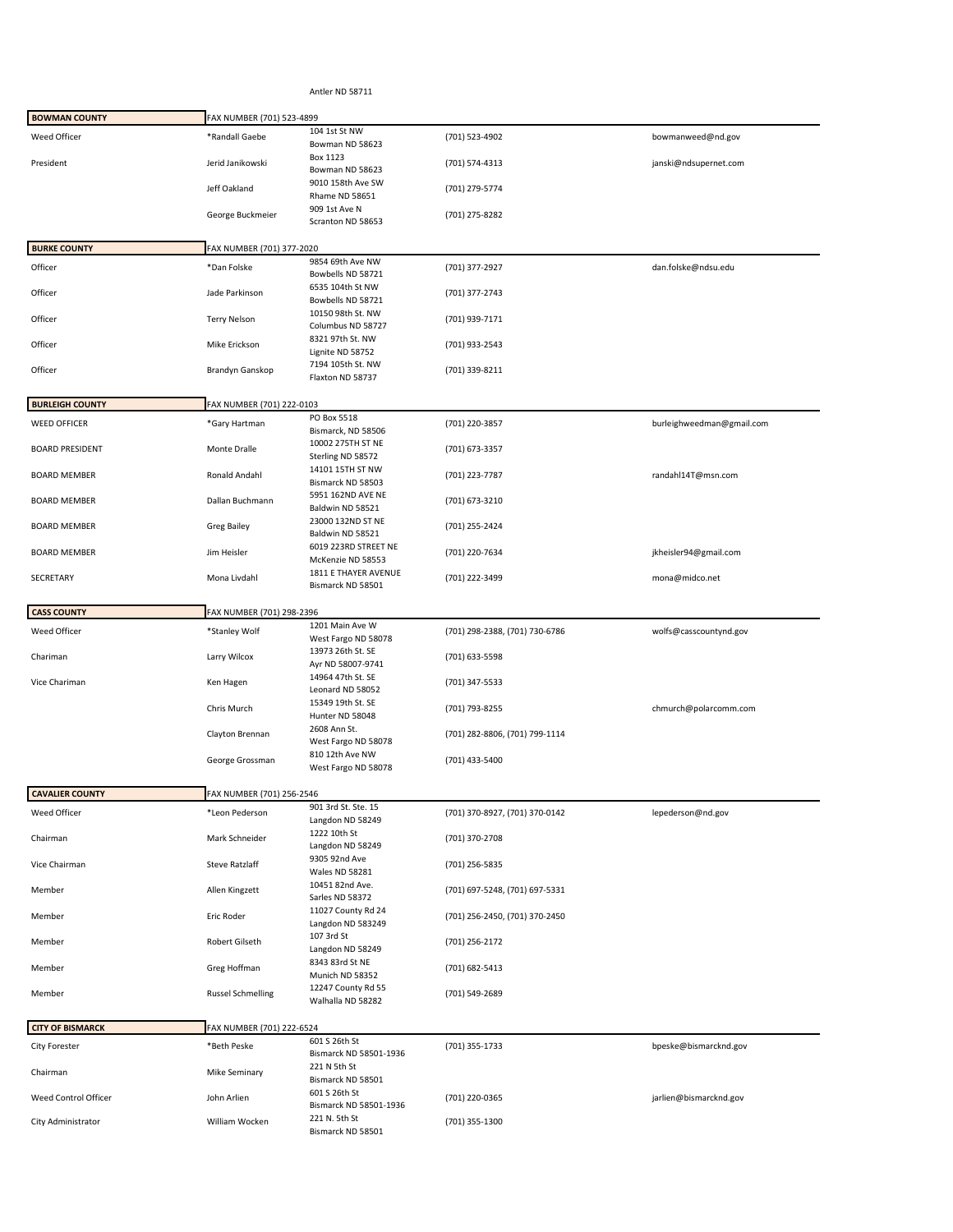| <b>Board Member</b>        | Steve Marquardt           | 221 N. 5th St                                |                                |                                |
|----------------------------|---------------------------|----------------------------------------------|--------------------------------|--------------------------------|
|                            |                           | Bismarck ND 58501<br>221 N. 5th St           |                                |                                |
| <b>Board Member</b>        | Josh Askvig               | Bismarck ND 58501                            |                                |                                |
| <b>Board Member</b>        | Parrell Grossman          | 221 N. 5th St<br>Bismarck ND 58501           |                                |                                |
| <b>Board Member</b>        | Nancy Guy                 | 221 N. 5th St<br>Bismarck ND 58501           |                                |                                |
| Department Chief           | Joel Boespflug            | 1020 E. Central Av<br>Bismarck ND 58501-1936 |                                |                                |
| <b>CITY OF DEVILS LAKE</b> | FAX NUMBER (701) 662-7625 |                                              |                                |                                |
| Weed Officer               | *Myron Asleson            | <b>Box 1048</b>                              | (701) 662-7605, (701) 351-4725 | myrona@dvlnd.com               |
| Vice-Chairman              | Dennis Strong             | Devils Lake ND 58301<br><b>Box 1048</b>      | (701) 662-7619                 |                                |
|                            |                           | Devils Lake ND 58301<br>Box 1048             |                                |                                |
| board member               | Mike Grafsgaard           | Devils Lake ND 58301                         | (701) 662-7600                 | mikeg@dvlnd.com                |
| board member               | Dale Robbins              | 304 18th Ave S.E.<br>Devils Lake ND 58301    | (701) 662-7134                 |                                |
| board member               | Corey Meyer               | 621 College Dr N<br>Devils Lake ND 58301     | (701) 662-3913                 |                                |
| <b>CITY OF DICKINSON</b>   | <b>FAX NUMBER</b>         |                                              |                                |                                |
| Weed Officer               | *Dennis Smith             | 99 2nd St E                                  | (701) 456-7744                 | dennis.smith@dickinsongov.com  |
|                            |                           | Dickinson ND 58601                           |                                |                                |
| <b>CITY OF FARGO</b>       | FAX NUMBER (701) 241-8100 |                                              |                                |                                |
| Chairperson                | *Mark Williams            | 402 23rd St N<br>Fargo ND 58102              | (701) 476-6606                 | MWilliams@cityoffargo.com      |
| Vice Chairperson           | Scott Liudahl             | 402 23rd St N<br>Fargo ND 58102              | (701) 241-1466                 | SLiudahl@cityoffargo.com       |
| Weed Officer               | Michael Stulz             | 402 23rd St N<br>Fargo ND 58102              | (701) 241-1453                 | mdstulz@aol.com                |
| Weed Officer               | Randy Schmidt             | 402 23rd St N<br>Fargo ND 58102              | (701) 241-1453                 |                                |
| Secretary                  | Allen Lee                 | 402 23rd St N<br>Fargo ND 58102              | (701) 461-8496                 | ALee@cityoffargo.com           |
| Treasurer                  | Grant Larson              | 2301 8th Ave N<br>Fargo ND 58102             | (701) 241-1388                 | GLarson@cityoffargo.com        |
| Member at Large            | <b>Tony Fennell</b>       | 402 23rd St N<br>Fargo ND 58102              | (701) 476-6606                 | TFennell@cityoffargo.com       |
| Member at Large            | Lee Anderson              | 402 23rd St N<br>Fargo ND 58102              | (701) 241-1452                 | LaAnderson@cityoffargo.com     |
|                            |                           |                                              |                                |                                |
| <b>CITY OF GRAND FORKS</b> | FAX NUMBER (701) 787-8145 | 151 S. 4th St., N301                         |                                |                                |
| Weed Officer               | *Javin Bedard             | Grand Forks ND 58201                         | (701) 787-8100                 | jbedard@grandforksgov.com      |
| Chairman                   | Michael Brown             | PO Box 5200<br>Grand Forks ND 58206          | (701) 746-2607                 | mbrown@grandforksgov.com       |
| Vice Chairman              | Dana Sande                | 1759 Lydia Circle<br>Grand Forks ND 58201    | (701) 330-9284                 | dsande@grandforksgov.com       |
|                            | <b>Bret Weber</b>         | 412 South 6th Street<br>Grand Forks ND 58201 | (701) 212-5407                 | bweber@grandforksgov.com       |
|                            | Jeannie Mock              | Grand Forks ND 58201                         | (701) 757-0168                 |                                |
|                            | Doug Christensen          | 19 Inland Hills Ct.                          | (701) 775-0521                 | dchristensen@grandforksgov.com |
|                            |                           | Grand Forks ND 58201<br>1300 Kuster Circle   |                                |                                |
|                            | Ken Vein                  | Grand Forks ND 58201                         | (701) 772-3673                 | kvein@grandforksgov.com        |
|                            | Crystal Schneider         | Grand Forks ND 58203                         | (701) 306-7944                 |                                |
|                            | Terry Bjerke              | 5356 5th Ave. N.<br>Grand Forks ND 58201     | (701) 746-1017                 | tbjerke@grandforksgov.com      |
|                            |                           |                                              |                                |                                |
| <b>CITY OF MANDAN</b>      | FAX NUMBER (701) 667-3289 | 110 Collins Ave                              |                                |                                |
| Weed Officer               | *Andrew Beck              | Mandan ND 58554<br>110 Collins Ave           | (701) 667-3288                 | mandanfire.beck@gmail.com      |
|                            | Steve Nardello            | Mandan, ND 58554                             |                                |                                |
|                            | Jeff Wright               |                                              |                                |                                |
|                            | Mike Zerr                 |                                              |                                |                                |
|                            | Nancy Moser               |                                              |                                |                                |
| <b>CITY OF WAHPETON</b>    | FAX NUMBER (701) 642-1428 |                                              |                                |                                |
| <b>AUDITOR</b>             |                           |                                              |                                |                                |
|                            | *Darcie Huwe              | 1900 4th St                                  | (701) 642-8448                 | darcieh@wahpeton.com           |
| <b>WEED OFFICER</b>        | John Dassenko             | Wahpeton ND 58075<br>1900 4th St             | (701) 899-1717                 | johnd@702com.net               |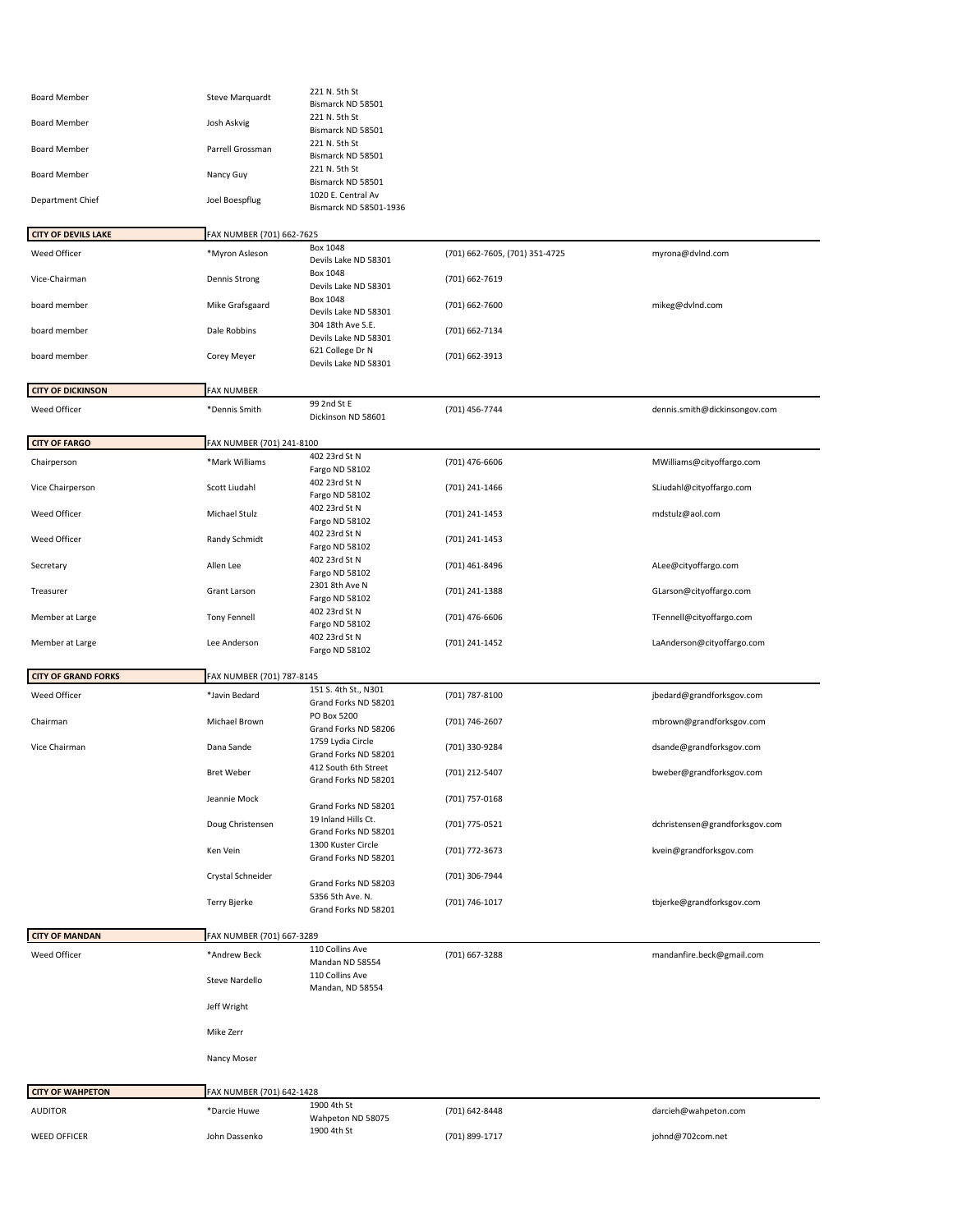|                        |                           | Wahpeton ND 58075                         |                                |                           |
|------------------------|---------------------------|-------------------------------------------|--------------------------------|---------------------------|
| <b>BOARD MEMBER</b>    | Steve Dale                | 907 5th St S                              | (701) 672-6325                 | steve@dakotacabinetry.com |
|                        |                           | Wahpeton ND 58075<br>735 Parkway Dr       |                                |                           |
| <b>BOARD MEMBER</b>    | <b>Chris Devries</b>      | Wahpeton ND 58075<br>512 2nd St N         | (701) 642-4209                 | cdevries@mdf.coop         |
| <b>BOARD MEMBER</b>    | Meryl Hansey              | Wahpeton ND 58075                         | (701) 899-4572                 | merylhansey@hotmail.com   |
| <b>DICKEY COUNTY</b>   | FAX NUMBER (701) 349-4639 |                                           |                                |                           |
| Secretary              | *Deborah Anderson         | PO Box 148                                | (701) 349-3249                 | ddanderson@nd.gov         |
|                        |                           | Ellendale ND 58436-0148                   |                                |                           |
| Chairman               | Jerry Rekow               | 8851 97th St SE<br>Ellendale ND 58436     | (701) 535-0982                 | jrepair@drtel.net         |
| Vice Chairman          | Raymond Burkhardt         | 115 2nd St SW<br>Ellendale ND 58436       | (701) 320-5033                 | kburkhar@drtel.net        |
| <b>Board Member</b>    | Donald Zimbleman          | 8576 94th Ave SE<br>Fullerton ND 58441    | (701) 375-6661                 | flyingzs@drtel.net        |
| <b>Board Member</b>    | <b>Brandon Carlson</b>    | 10198 88th St SE<br>Oakes ND 58474        | (701) 680-2852                 | Bracarls@hotmail.com      |
| <b>Board Member</b>    | Jade Ulmer                |                                           | (701) 793-0559                 | ford_racing00@hotmail.com |
| Weed Spray Officer     | <b>Terry Weis</b>         | 3630 Arrow Ave<br>Bismarck ND 58504       | (701) 223-7571, (701) 220-0488 | taweis03@yahoo.com        |
| <b>DIVIDE COUNTY</b>   | FAX                       |                                           |                                |                           |
| Clerk/Treasurer        | *Gary Smithberg           | P.O. Box 11                               | (701) 925-5798, (701) 580-1958 |                           |
|                        |                           | Noonan, ND 58765                          |                                |                           |
|                        | <b>Steve Dhuyvetter</b>   | P.O. Box 105<br>Crosby, ND 58730          |                                |                           |
|                        |                           | 8533 Co Rd 19                             |                                |                           |
|                        | Ray Nygaard               | Wildrose, ND 58795                        |                                |                           |
|                        | Ron Olson                 | 13945 101st St NW                         |                                |                           |
|                        |                           | Fortuna, ND 58844<br>12790 91st St NW     |                                |                           |
|                        | Kevin Larson              | Alamo, ND 58830                           |                                |                           |
| <b>Weed Sprayer</b>    | Jerry Keller              | 406 6th Ave SE                            |                                |                           |
|                        |                           | Crosby, ND 58730                          |                                |                           |
| <b>DUNN COUNTY</b>     | FAX NUMBER (701) 846-7550 |                                           |                                |                           |
| Weed Officer           | *Diane Allmendinger       | 868 79th Ave SW                           | (701) 846-7374, (701) 590-0404 | weed@ndsupernet.com       |
|                        |                           | Dodge ND 58625                            |                                |                           |
| Secretary              | Becky Bauchman            | <b>Box 420</b><br>Killdeer ND 58640       | (701) 764-5593                 |                           |
| Chairman               | Richard Jablonsky         | 11460 28th Str SW<br>Dickinson ND 58601   | (701) 225-5668                 |                           |
| Treasurer              | <b>Tracy Dolezal</b>      | 205 Owens<br>Manning ND 58642             | (701) 573-4448                 |                           |
|                        | Craig Pelton              | <b>Box 122</b><br>Dunn Center ND 58626    | (701) 548-8096                 |                           |
|                        | Clifford Ferebee          | 8449 2 St SW<br>Halliday ND 58636         | (701) 938-4476                 |                           |
|                        | Robert Kleeman            | 10680 Hwy 22<br>Killdeer ND 58640         | (701) 764-5545                 |                           |
|                        | Russell Stein             | 9548 19 Str SW<br>Taylor ND 58656         | (701) 483-4978                 |                           |
|                        |                           |                                           |                                |                           |
| <b>EDDY COUNTY</b>     | <b>FAX NUMBER</b>         |                                           |                                |                           |
| Sec/Treas/Weed Officer | *Bryant Huso              | 2275 92nd Ave NE<br><b>Tolna ND 58380</b> | (701) 262-8340                 | husoprint1@gmail.com      |
| Chairman               | Corey Longnecker          | 206 4th St<br>New Rockford ND 58356       | (701) 947-2009                 |                           |
|                        | Jay Cudworth              | 7607 24th St NE<br>Sheyenne ND 58374      | (701) 947-2032                 |                           |
|                        | <b>Tim Becker</b>         | 205 3rd St NE<br>New Rockford ND 58356    | (701) 947-2454, (701) 947-2812 | tim.becker@ndsu.edu       |
|                        | Nate Collier              | 1656 80th Ave NE<br>New Rockford ND 58356 | (701) 674-3244                 |                           |
|                        | <b>Adam Fleming</b>       | 8705 22nd St NE<br>Warwick ND 58381       | (701) 674-3217                 | flemingasl@hotmail.com    |
|                        | Jerry Schuster            | 6177 22nd St NE<br>New Rockford ND 58356  | (701) 947-2249                 | schus@gondtc.com          |
|                        |                           |                                           |                                |                           |
| <b>EMMONS COUNTY</b>   | FAX NUMBER (701) 254-4805 | 395 64th ST SE                            |                                |                           |
| President              | David Kalberer            | Hazelton ND 58544<br>P.O. Box 592         | (701) 782-4354                 |                           |
| Board Member           | James Nagel               | Linton ND 58552                           | (701) 254-4527                 |                           |
| *Secretary/Treas       | *Kayla Hendrickson        | PO Box 188<br>Linton ND 58552             | (701) 254-4802                 |                           |
| Board Member           | Don Larson                | 9555 2nd Ave SE<br>Pollock SD 57648       | (701) 336-7254                 |                           |
| Board Member           | Lenard Vetter             | 2185 76th St SE                           | (701) 782-4389                 |                           |
|                        |                           |                                           |                                |                           |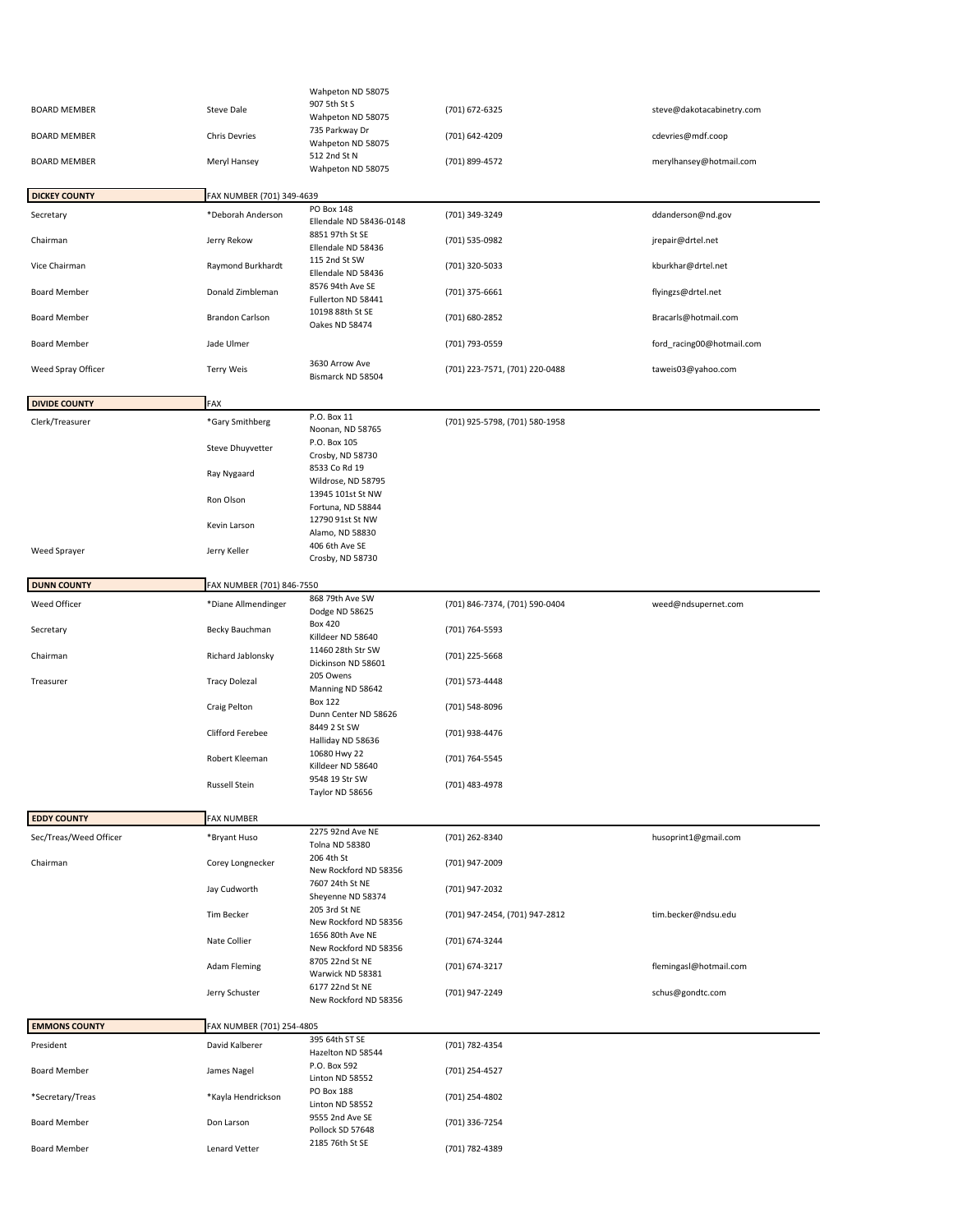|                             |                           | Linton ND 58552                                     |                                                |                         |
|-----------------------------|---------------------------|-----------------------------------------------------|------------------------------------------------|-------------------------|
| <b>Board Member</b>         | <b>Bob Brandner</b>       | 530 Hwy 13 SE                                       | (701) 254-4202                                 |                         |
|                             |                           | Linton ND 58552<br>90 80th ST SW                    |                                                |                         |
| Control Officer             | Elmer Brandner            | Linton ND 58552                                     | (701) 254-4877                                 |                         |
|                             |                           |                                                     |                                                |                         |
| <b>FOSTER COUNTY</b>        | FAX NUMBER (701) 652-3668 | 457 4th Av. S.                                      |                                                |                         |
| Weed Officer/Biocontrol     | *Nate Monson              | Carrington ND 58421                                 | (701) 652-3658, (701) 652-5638                 | nmonson@daktel.com      |
| Sec/Treasurer               | Joel Lemer                | 461 66th Av NE<br>Carrington ND 58421               | (701) 652-3333                                 |                         |
| Member                      | Roger Edland              | 460 91st Av NE<br>McHenry ND 58464                  | (701) 785-2242                                 |                         |
| Member                      | Kyle Rzaszutak            | 6575 7th St. NE<br>Carrington ND 58421              | (701) 652-3972                                 |                         |
| Member                      | Jeff Bata                 | 8385 1ST ST SW<br>Kensal ND 58455                   | (701) 435-2209                                 |                         |
| Chairman                    | George Topp               | 8031 8th St NE<br>Grace City ND 58445               | (701) 674-3184                                 |                         |
| Sec/Treasurer               | Joel Lemer                | 461 66th Av NE<br>Carrington ND 58421               | (701) 652-3333                                 |                         |
| <b>GOLDEN VALLEY COUNTY</b> | FAX NUMBER (701) 872-4111 |                                                     |                                                |                         |
| County Weed Officer         | *Jayce Huffman            | PO Box 605                                          | (701) 872-4111, (701) 690-3231                 | jayce huffman@yahoo.com |
| Chairman                    | Pete Wirtzfeld            | Beach ND 58621<br>15603 Twin Buttes Rd              | (701) 872-4123                                 | gvshop@midstate.net     |
|                             |                           | Sentinel Butte ND 58621<br>3820 Ueckert Rd          |                                                |                         |
| Secretary                   | Ashley Ueckert            | Sentinel Butte ND 58654                             | (701) 872-4332                                 | ashley.ueckert@ndsu.edu |
|                             | Gerald Strietz            | 4768 Red Hills Rd<br>Sentinel Butte ND 58654        | (701) 872-3487                                 |                         |
| Vice Chairman               | David Bares               | 16061 43rd St SW<br>Sentinel Butte ND 58654         | (701) 872-3348                                 |                         |
|                             | <b>Robert Schmeling</b>   | P.O. Box 700<br>Beach ND 58621                      | (701) 872-4761                                 |                         |
| <b>GRAND FORKS COUNTY</b>   | FAX NUMBER (701) 787-8146 |                                                     |                                                |                         |
| CHAIRMAN                    | David Middleton           | 2146 29th Avenue NE                                 | (701) 696-2346                                 |                         |
|                             |                           | Manvel ND 58256<br>523 W.4th Street                 |                                                |                         |
| <b>VICE CHAIRMAN</b>        | Greg McMahn               | Larimore ND 58251                                   | (701) 779-1735                                 |                         |
| MEMBER                      | David Staveteig           | 1083 10TH AVENUE NE<br>Thompson ND 58278            | (701) 772-0705                                 |                         |
| MEMBER                      | Herbert Welte             | 624 46TH STREET<br>Aneta ND 58212-9614              | (701) 326-4588                                 |                         |
| MEMBER                      | Robbie Leake              | 1091 23rd Street NE<br>Emerado ND 58228             | (701) 594-2933                                 |                         |
| <b>WEED OFFICER</b>         | *Joel Anderson            | 415 WESTBEND LANE<br>Alverado MN 56710              | (701) 741-9333                                 |                         |
| SECRETARY                   | Pam Aaker                 | P.O. BOX 14776<br>Grand forks ND 58208-4776         | (701) 780-8312                                 |                         |
| <b>GRANT COUNTY</b>         | <b>FAX NUMBER</b>         |                                                     |                                                |                         |
| Weed Officer                | *Merlin Leithold          | 6125 Hwy 49                                         | (701) 584-3204, (701) 220-7908, (701) 527-6544 | leithold@westriv.com    |
| Chairman                    | Matt Niederman            | <b>Elgin ND 58533</b><br>9345 69th Ave SW           | (701) 522-9628                                 |                         |
| Vice Chairman               | Leonard Gerhardt          | Morristown SD 57645<br>7260 35th Ave SW             | (701) 597-3591                                 |                         |
| Director                    | Morris Haase              | Flasher ND 58535<br>P O Box 274                     | (701) 584-2095                                 |                         |
| Director                    | Dick Woodbury             | New Leipzig ND 58533<br>5560 66th St SW             | (701) 622-3320                                 |                         |
| Director                    | Jeff Dahners              | Carson ND 58529<br>5275 56 Place<br>Almont ND 58520 | (701) 622-3476                                 |                         |
| Director                    | Eddy Ulrich               | 6345 64th Ave SW<br>Elgin ND 58533                  | (701) 584-2975                                 |                         |
| Director                    | Denis Tibor               | 5250 77 1/2 Ave<br>Hebron ND 58638                  | (701) 878-4994                                 |                         |
|                             |                           |                                                     |                                                |                         |
| <b>GRIGGS COUNTY</b>        | FAX (701) 797-3587        | P.O. Box 70                                         |                                                |                         |
| <b>Extension Agent</b>      | Megan Minten              | Cooperstown, ND 58425                               | (701) 797-3312                                 | megan.minten@ndsu.edu   |
| <b>County Commissioner</b>  | Ron Dahl                  | 1006 Foster Ave NE<br>Cooperstown, ND 58425         |                                                |                         |
| <b>County Commissioner</b>  | *Troy Olson               | 140 118th Ave NE<br>Cooperstown, ND 58425           | (701) 789-0391                                 |                         |
| <b>County Commissioner</b>  | Dale Pedersen             | 11970 11th St SE<br>Luverne, ND 58056               |                                                |                         |
| <b>County Commissioner</b>  | Shawn Steffen             | PO Box 38<br>Cooperstown, ND 58425                  |                                                |                         |
| <b>County Commissioner</b>  | John Wakefield            | PO Box 486                                          |                                                |                         |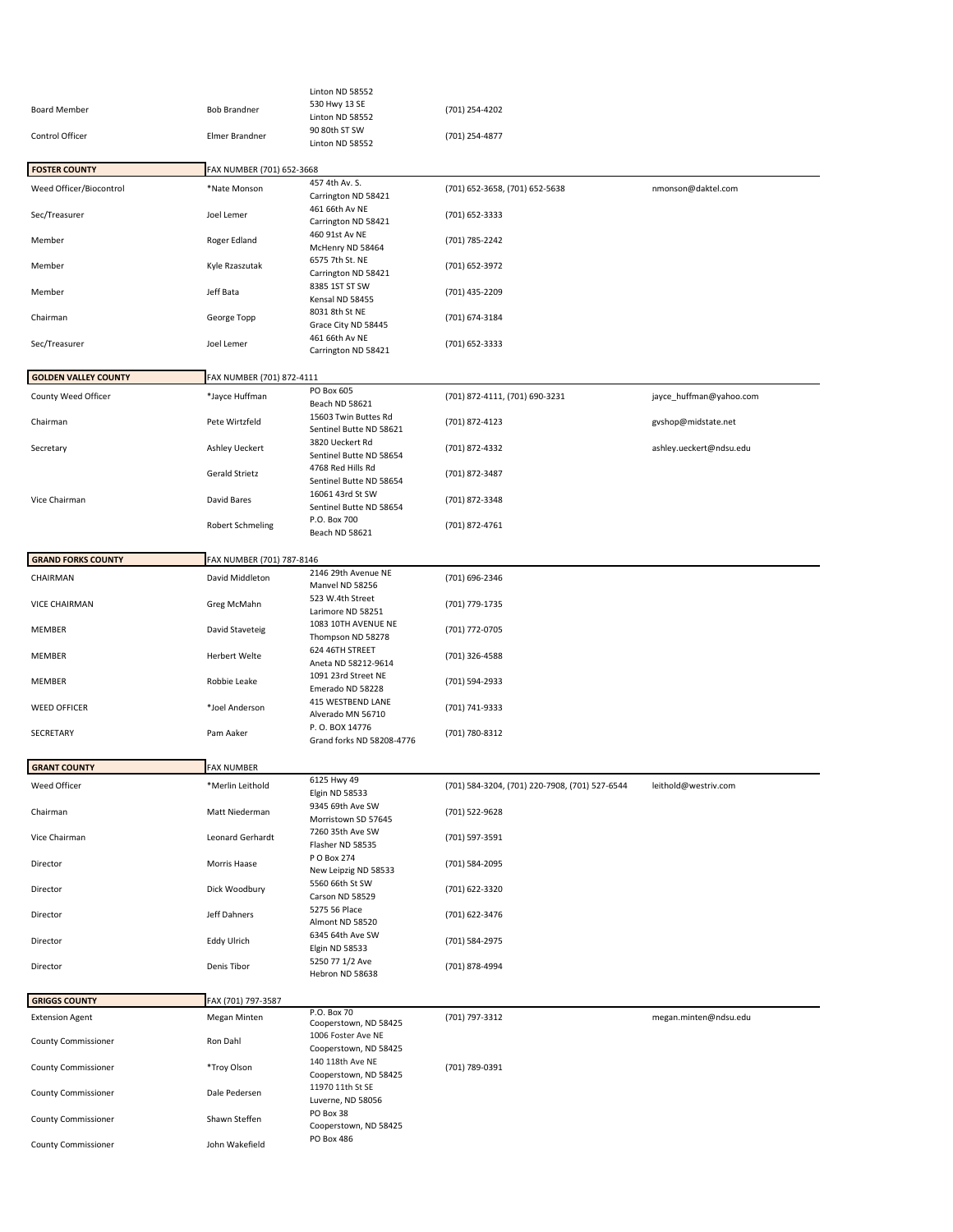## Cooperstown, ND 58425

| <b>HETTINGER COUNTY</b>         | FAX (701) 824-2717                |                                                            |                                                  |                              |
|---------------------------------|-----------------------------------|------------------------------------------------------------|--------------------------------------------------|------------------------------|
| Weed Officer                    | Tim Milliren                      | 1902 10th St NW                                            | (701) 853-2942                                   |                              |
|                                 | Rex Kelsch                        | Reeder, ND 58649<br>P.O. Box 263<br>Mott ND 58646          | (701) 824-2030                                   |                              |
|                                 | <b>Bradley Steiner</b>            | 8975 56th St SW<br>Mott ND 58646                           | (701) 824-2108                                   |                              |
|                                 | Wade Hoherz                       | 7876 58th St SW<br>Bentley ND 58562                        | (701) 824-2026                                   |                              |
|                                 | James Binstock                    | 10010 68 St. SW<br>Regent ND 58650                         | (701) 209-0220                                   |                              |
| Pres.                           | Duaine Marxen                     | PO Box 157<br>Mott ND 58646                                | (701) 824-2095                                   |                              |
|                                 | Harvey H. Herberholz              | 5825 113th Ave. SW<br>New England ND 58647                 | (701) 579-4219                                   |                              |
|                                 | Daren Rafferty                    | 6457 111Ave SW<br>New England ND 58647                     |                                                  |                              |
| Clerk                           | Jeri Schmidt                      | P.O. Box 157<br>Mott ND 58646                              | (701) 824-2515                                   | jerschmidt@nd.gov            |
| <b>KIDDER COUNTY</b>            | FAX NUMBER (701) 475-2202         |                                                            |                                                  |                              |
| Weed Officer                    | *Kevin Price                      | 2320 Hwy 36                                                | (701) 220-8010, (701) 425-2831                   | kvpr88@gmail.com             |
|                                 |                                   | Tuttle ND 58488<br>3674 37th Ave SE                        |                                                  |                              |
| Chairman                        | Mike Keily                        | Tappen ND 58487                                            | (701) 327-4372, (701) 391-5336                   |                              |
| Vice Chairman                   | Kenny Fischer                     | 1975 40th St SE<br>Driscoll ND 58532                       | (701) 475-2734                                   |                              |
| <b>Board Member</b>             | Israel Mittleider                 | 4175 40th Ave SE                                           | (701) 220-9497                                   |                              |
|                                 |                                   | Tappen ND 58487<br>1726 27th Ave SE                        |                                                  |                              |
| <b>Board Member</b>             | Christ Gerr                       | Tuttle ND 58488                                            | (701) 867-2899                                   |                              |
| Secretary                       | Peggy Barnhardt                   | P.O. Box 167<br>Steele ND 58482                            | (701) 475-2672                                   |                              |
| <b>Advisory Member</b>          | Penny Nester                      | PO Box 110<br>Steele ND 58482<br>4330 13th St SE           | (701) 475-2672                                   |                              |
| <b>Board Member</b>             | Ron Martin                        | Pettibone ND 58475                                         | (701) 273-6445                                   |                              |
| <b>LAMOURE COUNTY</b>           | <b>FAX NUMBER</b>                 |                                                            |                                                  |                              |
| Sec                             | *Ralph Evert                      | PO Box 128<br>LaMoure ND 58458                             | (701) 210-2150                                   | fred_evert@hotmail.com       |
| Chairman                        | <b>Bruce Lindgren</b>             | 7174 Hwy 13<br>Kulm ND 58456                               | (701) 647-2830                                   |                              |
| Weed Officer                    | James Riddle                      | 10340 76th St SE<br>LaMoure ND 58458                       | (701) 883-4431                                   |                              |
| <b>Board Member</b>             | <b>Bruce Klein</b>                | 944 76th Ave SE<br>LaMoure ND 58458                        | (701) 883-4213                                   |                              |
| <b>Board Member</b>             | Wiiiam Hanson                     | 107 64 St SE<br>Litchville ND 58466                        | (701) 883-5523                                   |                              |
| <b>Board Member</b>             | Ken Jolin                         | PO Box 351<br>Edgeley ND 58433<br>6230 8th Ave SE          | (701) 493-2466                                   |                              |
| <b>Board Member</b>             | Steve Buckeye                     | Edgeley ND 58433                                           | (701) 685-2448                                   |                              |
| <b>LOGAN COUNTY</b>             | <b>FAX NUMBER 754-2986</b>        |                                                            |                                                  |                              |
| Secretary                       | *Amanda Hayen                     | 301 Broadway                                               | (701) 754-2504, (701) 754-2896                   | amanda.hayen@ndsu.edu        |
| Weed Officer                    | <b>Heather Moser</b>              | Napoleon ND 58561                                          | (701) 989-5464                                   | mosers1995@hotmail.com       |
| <b>Extension Agent</b>          | Sheldon Gerhardt                  | 301 Broadway                                               | (701) 754-2504                                   | sheldon.gerhardt@ndsu.edu    |
| Chairman                        | <b>Bobby Buchholz</b>             | Napoleon ND 58561<br>PO Box 53                             | (701) 378-2512, (701) 226-9049                   |                              |
|                                 | Robert Ziebart                    | Lehr ND 58460-0053<br>5961 74th St SE<br>Fredonia ND 58440 | (701) 698-2241, (701) 321-2928                   | heavy_foot@hotmail.com       |
|                                 | Charles Rau                       | 5812 38th Ave SE<br>Napoleon ND 58561                      | (701) 754-2403                                   |                              |
|                                 | Adam Schumacher                   | 2752 Highway 34<br>Napoleon ND 58561                       | (701) 332-6322                                   |                              |
|                                 | Elmer Schlecht                    | 6722 62nd Ave<br>Gackle ND 58442                           | (701) 485-3203                                   |                              |
|                                 |                                   |                                                            |                                                  |                              |
| <b>MCHENRY COUNTY</b>           | <b>FAX NUMBER</b>                 | PO Box 175                                                 |                                                  |                              |
| Secretary/Treasurer<br>Chairman | *Lorinda Haman<br>Jerome Peerboom | Towner ND 58788-0175<br>102 Ave G West                     | (701) 537-5458, (701) 626-1512<br>(701) 465-3681 | Lorinda.Haman@nd.nacdnet.net |
|                                 |                                   | Anamoose ND 58710-4103                                     |                                                  |                              |
|                                 |                                   | 4893 7th Ave N                                             |                                                  |                              |
| Vice Chairman                   | Jo Ashley                         | Voltaire ND 58792-9437<br>781 46th St NE                   | (701) 338-2144                                   |                              |
| Director<br>Director            | George Lemer<br>Tom Krumwiede     | Drake ND 58736-9446<br>3568 12th Ave N                     | (701) 465-3376<br>(701) 626-7579                 |                              |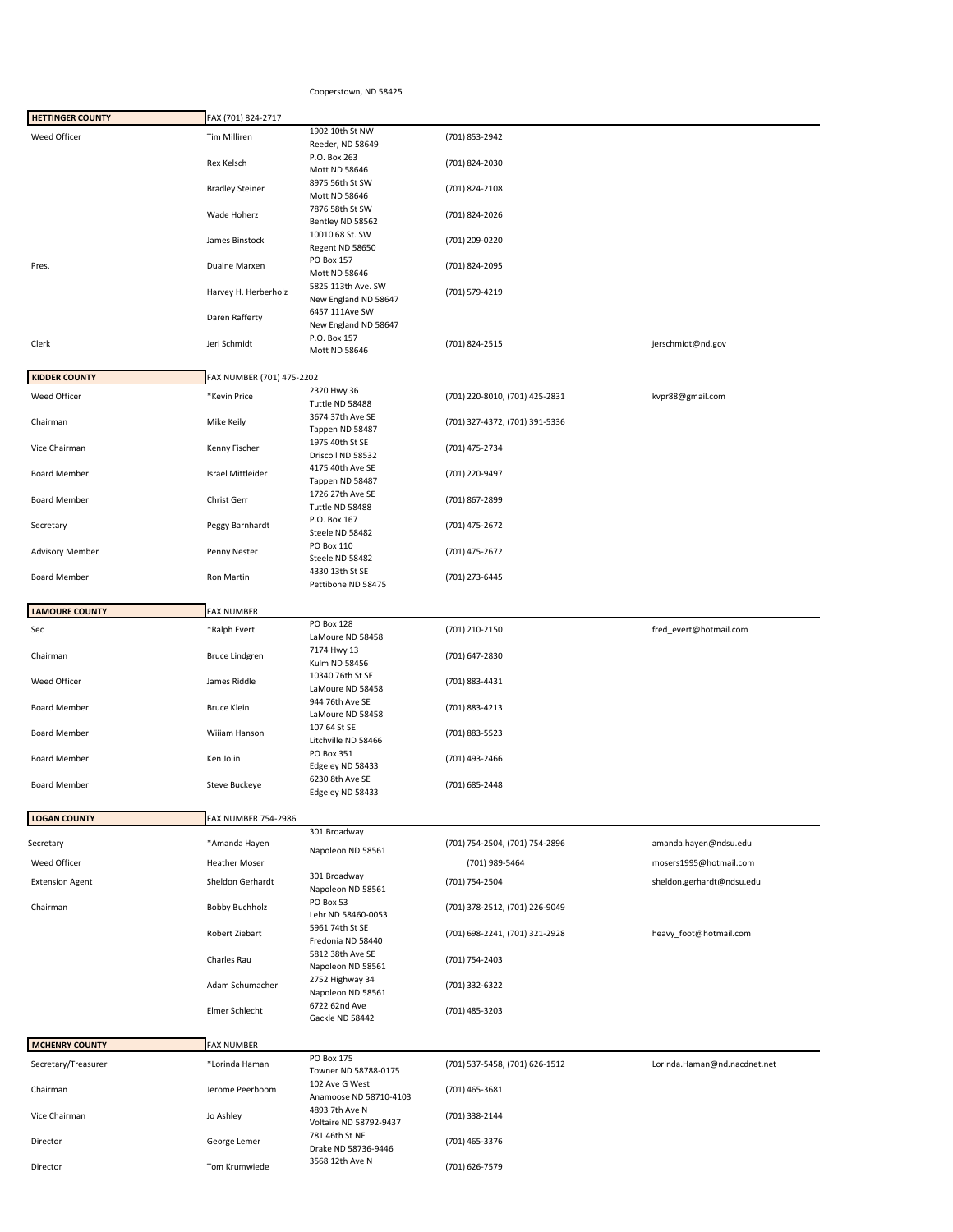|                        |                           | Velva ND 58790                    |                       |                            |
|------------------------|---------------------------|-----------------------------------|-----------------------|----------------------------|
| <b>Weed Supervisor</b> | Larry Haman               | 6107 8th Ave N                    | (701) 537-5340        |                            |
|                        |                           | Towner ND 58788-9552              |                       |                            |
|                        |                           |                                   |                       |                            |
| <b>MCINTOSH COUNTY</b> | FAX NUMBER (701) 288-3671 |                                   |                       |                            |
| Chairman               | *Dean Blumhardt           | 423 1st Ave NE                    | (701) 288-3793        | dblum@drtel.net            |
|                        |                           | Ashley ND 58413                   |                       |                            |
| Weed Control Officer   | Mark Pfeifer              | 10150 64th Ave SE                 | (701) 374-7861        |                            |
|                        |                           | Ashley ND 58413                   |                       |                            |
|                        | Lyle Bettenhausen         | 3395 Hwy 13                       | (701) 452-2615        | lyle@bektel.com            |
|                        |                           | Wishek ND 58495                   |                       |                            |
|                        | Kirby Haupt               | 408 3rd St.                       | (701) 684-7491        |                            |
|                        |                           | Venturia ND 58413                 |                       |                            |
|                        | Jeffrey Klipfel           | 5455 Hwy 11 E                     | (701) 374-7841        |                            |
|                        |                           | Ashley ND 58413                   |                       |                            |
|                        |                           |                                   |                       |                            |
| <b>MCKENZIE COUNTY</b> | FAX NUMBER (701) 842-4731 |                                   |                       |                            |
| Weed Officer           | *Amber Higgins            | PO Box 930                        | (701) 842-4131        | mcweed@restel.net          |
|                        |                           | Watford City ND 58854             |                       |                            |
| Chairman               | Howdie Lawlar             | 3104 127th Ave NW                 | (701) 842-4306        |                            |
|                        |                           | Watford City ND 58854             |                       |                            |
|                        | Jay Lewis                 | 2731 138th Ave NW                 | (701) 828-3329        | jlewis5farms@g-mail.com    |
|                        |                           | Alexander ND 58831                |                       |                            |
|                        | Charles McNaney           | Beicegel Creek Road               | (701) 290-6101        |                            |
|                        |                           | Grassy Butte ND 58634             |                       |                            |
|                        | Darrell Finsaas           | 16112 35th St NW                  |                       |                            |
|                        |                           | Fairview MT 59221                 |                       |                            |
|                        | Douglas Olson             | 11262 35th St NW                  |                       |                            |
|                        |                           | Keene ND 58847                    |                       |                            |
|                        |                           |                                   |                       |                            |
| <b>MCLEAN COUNTY</b>   | FAX NUMBER (701) 462-3954 |                                   |                       |                            |
| Weed Officer           | *Vance Tomlinson          | PO Box 1108, Courthouse           | (701) 462-8541        | vtomlinson@nd.gov          |
|                        |                           | Washburn ND 58577                 |                       |                            |
| Chaiman                | Mike Thyberg              | 2912 8th St Sw                    | (701) 462-8358        | mthyberg@westriv.com       |
|                        |                           | Washburn ND 58577                 |                       |                            |
| Sec/Tres.              | Patrick Carpentier        | 2052 10th St SW                   | (701) 462-3469        |                            |
|                        |                           | Washburn ND 58577                 |                       |                            |
| Member                 | Paul Jacobson             | PO Box 302                        | (701) 679-2246        |                            |
|                        |                           | Max ND 58759                      |                       |                            |
| Member                 | Garrett Krueger           | PO Box 1013                       | (701) 898-0146        | gbkrueger@landolakes.com   |
|                        |                           | Garrison ND 58540                 |                       |                            |
| Member                 | Fred Tomlinson            | 409 Hwy St                        | (701) 679-2402        |                            |
|                        |                           | Benedict ND 58716                 |                       |                            |
|                        |                           | 1332 10th Ave Nw                  | (701) 448-2094        |                            |
| Vice Chairman          | Dalen Schaefer            |                                   |                       |                            |
|                        |                           | Turtle Lake ND 58575              |                       |                            |
|                        |                           |                                   |                       |                            |
| <b>MERCER COUNTY</b>   | FAX                       |                                   |                       |                            |
| Weed Officer           | *Brad Seifert             | PO Box 550                        | (701) 870-0595 (cell) |                            |
|                        |                           | Beulah ND 58523                   |                       |                            |
|                        | Melvin Schlender          | 338 Co Rd 11                      | (701) 948-2294        |                            |
|                        |                           | Golden Valley ND 58541            |                       |                            |
|                        | Mike Connolly             | 177 Co Rd 5                       | (701) 983-4634        |                            |
|                        |                           | Golden Valley ND 58541            |                       |                            |
|                        | Ivan Keller               | 6249 2nd St SW                    |                       |                            |
|                        |                           | Beulah ND 58523                   | (701) 873-5535        |                            |
|                        | Loyal Karges              | 905 Hwy 31                        | (701) 748-5935        |                            |
|                        |                           | Stanton ND 58571                  |                       |                            |
| Secretary              | Ryan Flemmer              | 1961 Hwy 49                       | (701) 873-5316        |                            |
|                        |                           | Beulah ND 58523                   |                       |                            |
| Vice Chairman          | <b>Richard Scheid</b>     | 931 Co Rd 20                      | (701) 748-5679        |                            |
|                        |                           | Hazen ND 58545                    |                       |                            |
| Chairman               | Don Reichenberg           | 4801 Co Rd 37                     | (701) 748-2015        |                            |
|                        |                           | Hazen ND 58545                    |                       |                            |
|                        |                           |                                   |                       |                            |
| <b>MORTON COUNTY</b>   | FAX NUMBER (701) 667-3362 |                                   |                       |                            |
| Weed Officer           | *Cody Schnabel            | 2916 37th St NW                   | (701) 721-0045        | cody.schnabel@mortonnd.org |
|                        |                           | Mandan ND 58554                   |                       |                            |
|                        | Roger Griffin             | 4805 27th Ave                     | (701) 663-8784        |                            |
|                        |                           | Mandan ND 58554                   |                       |                            |
| Chairman               | Kevin Schmidt             | 5105 Hwy 1806                     | (701) 663-2024        |                            |
|                        |                           | Mandan ND 58554                   |                       |                            |
|                        | Ronald Leingang           | 5690 Cty Rd 82                    | (701) 445-7406        | ron.leingang@gmail.com     |
|                        |                           | St Anthony ND 58566               |                       |                            |
| Secretary              | Dawn Rhone                | 210 2nd Ave NW                    | (701) 667-3321        |                            |
|                        |                           | Mandan ND 58554                   |                       |                            |
|                        | Ruben Kovar               | 5515 40th Ave                     | (701) 597-3788        |                            |
|                        |                           | Flasher ND 58535                  |                       |                            |
| Vice Chairman          | James Bahm                | 4420 42nd Ave                     | (701) 878-4933        |                            |
|                        |                           | New Salem ND 58563                |                       |                            |
|                        | Grant Johnson             | 4155 Cty Rd 86<br>Almont ND 58520 | (701) 843-8785        |                            |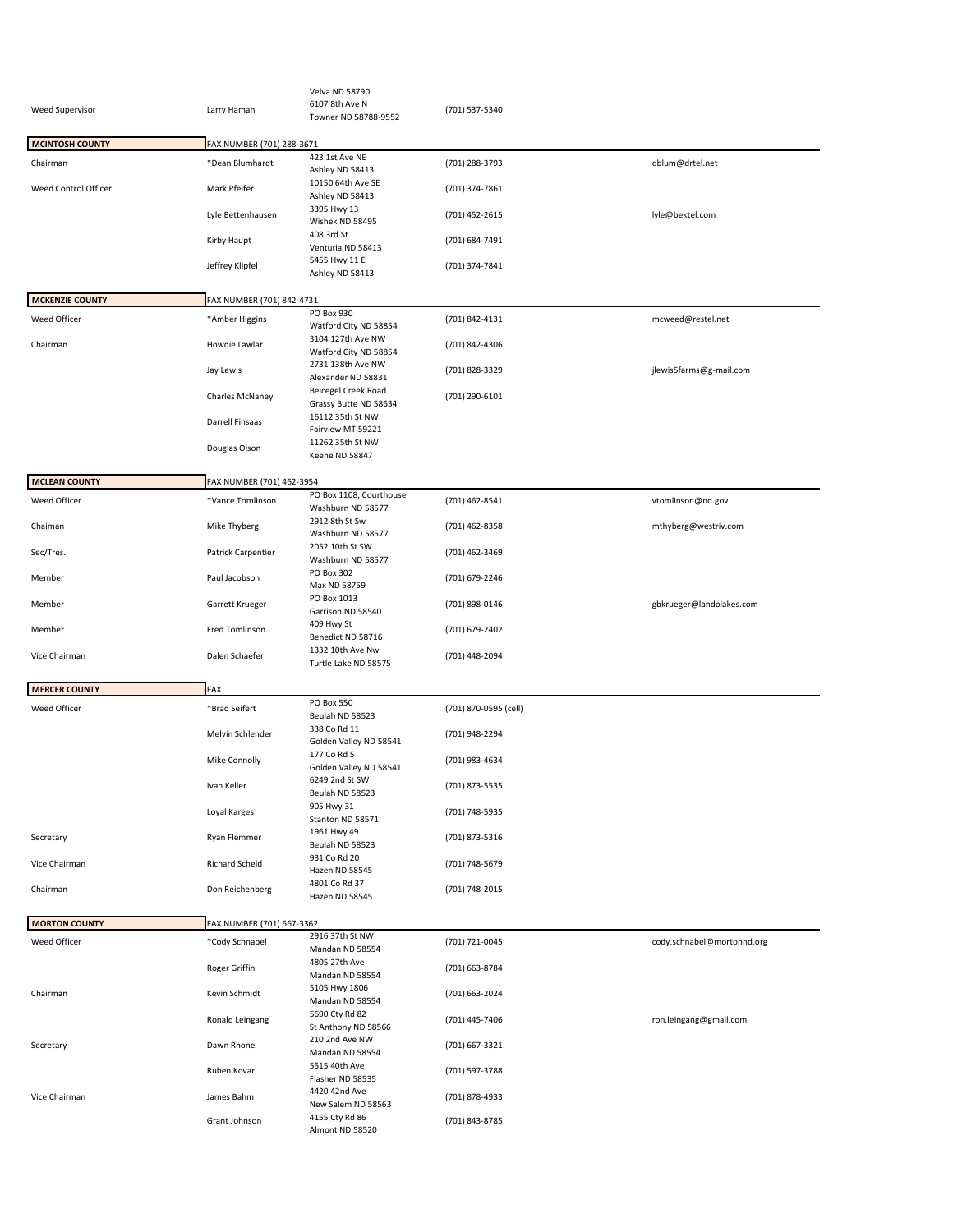| <b>MOUNTRAIL COUNTY</b> | FAX NUMBER 628-1676        |                                        |                                |                         |
|-------------------------|----------------------------|----------------------------------------|--------------------------------|-------------------------|
| Chairman                | *Kelly Hanson              | 7750 78th Ave NW<br>Stanley ND 58784   | (701) 628-3206                 |                         |
| V Chairman              | <b>Dustin Roise</b>        | 6940 89th Ave NW<br>Stanley ND 58784   | (701) 464-5887                 |                         |
| Director                | Jim Moen                   | 5331 67th Ave NW<br>Stanley ND 58784   | (701) 497-3489                 |                         |
| Director                | <b>Steve Littlefield</b>   | 4011 Hwy 8<br>New Town ND 58763        | (701) 627-4960                 |                         |
| Director                | Meiers Lee                 | 5030 87th Ave NW<br>Stanley ND 58784   | (701) 755-3537                 |                         |
| Weed Officer            | Jim Hennessy               | PO Box 40<br>Stanley, ND 58784         | (701) 628-2835                 | jimh@co.mountrail.nd.us |
|                         |                            |                                        |                                |                         |
| <b>NELSON COUNTY</b>    | <b>FAX NUMBER 322-5615</b> | PO BOX 407                             |                                |                         |
| SECRETARY               | *Debbie Trostad            | McVille ND 58254<br>4821 103RD AVE NE  | (701) 322-4433                 | nelsonhwy@gondtc.com    |
| CHAIRMAN                | Elvin Johnson              | Lakota ND 58344<br>3950 HWY 35         | (701) 247-2253                 |                         |
| VICE CHAIRMAN           | Marvin Narum               | Michigan ND 58259                      | (701) 259-2452                 |                         |
| <b>WEED OFFICER</b>     | Tim Lee                    | 11971 14th St NE<br>Aneta ND 58212     | (218) 474-1126                 |                         |
|                         | Kevon Gillett              | 3610 98TH AVE NE<br>Tolna ND 58380     | (701) 262-4986                 |                         |
|                         | Charles Gehrke             | 12258 28TH ST NE<br>Aneta ND 58212     | (701) 326-4205                 |                         |
|                         | Mark Landeis               | 5045 124TH AVE NE<br>Dahlen ND 58224   | (701) 384-6259                 |                         |
| <b>OLIVER COUNTY</b>    | FAX NUMBER (701) 794-8748  |                                        |                                |                         |
| Weed Control Officer    | *Rick Schmidt              | P.O. Box 166                           | (701) 794-8748                 | rick.schmidt@ndsu.edu   |
|                         |                            | Center ND 58530<br>2360 22nd St SW     |                                |                         |
| Chair Person            | Linda Nelson               | Center ND 58530<br>2860 56th Ave SW    | (701) 794-8721                 |                         |
|                         | Greg Voegele               | New Salem ND 58563<br>1489 53rd St SW  | (701) 843-7094                 |                         |
|                         | Gene Grosz                 | Hazen ND 58545                         | (701) 748-5540                 |                         |
|                         | Darrell Schulte            | 1680 40th Ave SW<br>Center ND 58530    | (701) 794-3565                 |                         |
|                         | <b>Brian Letzring</b>      | 2950 41st Ave SW<br>New Salem ND 58563 | (701) 843-7264                 |                         |
|                         | <b>Greg Maier</b>          | 2743 46th Ave SW<br>New Salem ND 58563 | (701) 843-8010                 |                         |
| <b>PEMBINA COUNTY</b>   | FAX NUMBER (701) 265-4876  |                                        |                                |                         |
| Weed Officer            | *Kaide Benson              | 1973 140th St.                         | (701) 520-0076                 | benson@yahoo.com        |
|                         | Manny Doyle                | Kennedy MN 56733                       | (701) 265-8723                 | manny.doyle@yahoo.com   |
|                         | Nick Rutherford            | Drayton ND 58225                       | (701) 454-6312                 | ngrutherford@yahoo.com  |
|                         | Hugh Ralston               | 13328 86th St. NE<br>Crystal ND 58271  | (701) 657-2283                 |                         |
|                         | <b>Hetty Walker</b>        | PO Box 525                             | (701) 825-6205                 | hwalker@polarcomm.com   |
|                         | Gary Nilsson               | Pembina ND 58271<br>PO Box 1           | (701) 265-4231, (701) 549-3443 |                         |
|                         |                            | Walhalla ND 58282<br>301 Dakota St     |                                |                         |
|                         | Linda Schlittenhard        | Cavalier ND 58220                      | (701) 265-4231                 | lschlitt@nd.gov         |
| <b>PIERCE COUNTY</b>    | FAX NUMBER (701) 776-6942  |                                        |                                |                         |
| Weed Officer            | $\ast$                     |                                        |                                |                         |
| Chairman                | Dwayne Brossart            | 2690 78th St NE<br>Barton ND 58384     | (701) 776-2324                 |                         |
|                         | Mike Christenson           | 2851 70th St NE<br>Rugby ND 58368      | (701) 776-6474                 |                         |
|                         | Mark Koenig                | 1970 61st St NE<br>Rugby ND 58368      | (701) 776-5160                 |                         |
|                         | Richard Eckhart            | 3210 26th Ave NE<br>Martin ND 58758    | (701) 693-2345                 |                         |
|                         | Joe Fritel                 | 804 2nd Ave SE<br>Rugby ND 58368       | (701) 776-6363                 |                         |
| Secretary               | Jason Marchus              | 7671 42nd Ave NE<br>Wolford ND 58385   | (701) 583-2811                 |                         |
|                         | David Migler               | 2290 56th St NE<br>Rugby ND 58368      | (701) 776-2223                 |                         |
|                         |                            |                                        |                                |                         |
| <b>RAMSEY COUNTY</b>    |                            |                                        |                                |                         |
|                         | <b>FAX NUMBER</b>          | 413 14th St. NE                        |                                |                         |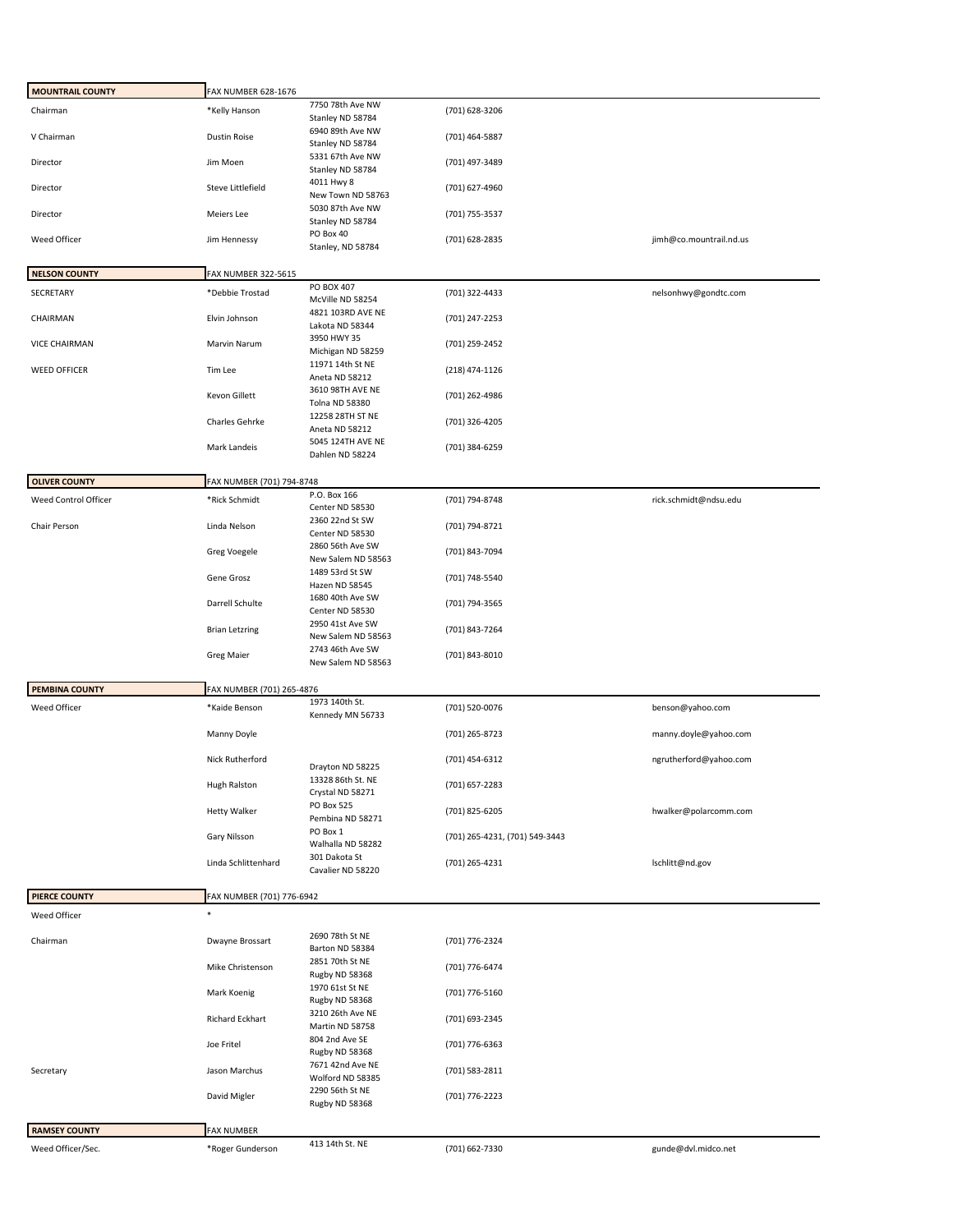|                        |                            | Devils Lake ND 58301-1807                     |                                                |                              |
|------------------------|----------------------------|-----------------------------------------------|------------------------------------------------|------------------------------|
| Chairman               | Kenneth Paulson            | 6438 88th Ave. NE                             | (701) 395-4346                                 | paulsonbros@stellar.net      |
|                        |                            | Webster ND 58382<br>558 88th Ave NE           |                                                |                              |
| Vice Chairman          | Matt Olson                 | Devils Lake ND 58301                          | (701) 662-2669                                 |                              |
| Member                 | <b>Bryston Berg</b>        | 8875 68th St NE<br>Starkweather ND 58377      | (701) 292-4162                                 |                              |
| Member                 | Evan Schoenfish            | 5686 70th Ave NE<br>Penn ND 58362             | (701) 393-4492                                 |                              |
| Member                 | Lee Werner                 | 7505 90th Ave. NE<br>Starkweather ND 58377    | (701) 868-3787                                 |                              |
| <b>RANSOM COUNTY</b>   | FAX (701) 683-5827         |                                               |                                                |                              |
|                        |                            | 14440 57th St SE                              |                                                |                              |
| Chairman               | *Dan Bartholomay           | Sheldon ND 58068<br>6881 149 Ave SE           | (701) 882-3349                                 |                              |
| Vice Chairman          | Ron Sveum                  | McLeod ND 58057<br>11659 73rd St SE           | (701) 439-2843                                 |                              |
|                        | Al Fugl                    | Verona ND 58490                               | (701) 432-5623                                 |                              |
|                        | Jerome Thompson            | 306 2nd Ave<br>Englevale ND 58033             | (701) 683-5026                                 |                              |
|                        | Mike Bunn                  | 13865 57th St SE<br>Sheldon ND 58068          | (701) 882-3309                                 |                              |
|                        | Lee Sagvold                | 6721 148th Ave SE<br>McLeod ND 58057          | (701) 680-9459                                 |                              |
|                        | Jon Cavett                 | 12937 56th St SE<br>Enderlin ND 58027         | (701) 820-0307                                 |                              |
| Secretary              | Angie Cavett               | 12937 56th St SE<br>Enderlin ND 58027         | (701) 820-0070                                 |                              |
| Weed Officer           |                            |                                               |                                                |                              |
|                        |                            |                                               |                                                |                              |
| <b>RENVILLE COUNTY</b> | FAX NUMBER (701) 756-7158  |                                               |                                                |                              |
| Weed Officer           | *Mr. Daniel Dew            | PO Box 172<br>Mohall ND 58761                 | (701) 756-6320                                 | absor@srt.com                |
| Secretary/County Agent | Ms. LoAyne Voigt           | PO Box 487<br>Mohall ND 58761                 | (701) 756-6392                                 | loayne.voigt@ndsu.edu        |
|                        | Mr. Arnold Langehaug       | 7535 23rd Ave. NW<br>Glenburn ND 58740        | (701) 362-7583                                 |                              |
|                        | Mr. Greg Hanson            | 10850 River Rd<br>Sherwood ND 58782           | (701) 459-2755                                 |                              |
|                        | Mr. Tim Mau                | PO Box 255<br>Kenmare ND 58746                | (701) 240-5427                                 |                              |
|                        | Mr. Mike Limke             | PO Box 114<br>Carpio ND 58725                 | (701) 468-5954                                 |                              |
|                        | Mr. William Alverdes       | 2420 73rd St. NW<br>Glenburn ND 58540         | (701) 362-7585                                 |                              |
|                        |                            |                                               |                                                |                              |
| <b>RICHLAND COUNTY</b> | FAX NUMBER (701) 642-7768  |                                               |                                                |                              |
| Secretary              | *Cindy Stenson             | 10140 151st Ave SE                            | (701) 538-7488, (701) 899-4891                 | rcweedcontrol@outlook.com    |
| Weed Officer           | Steve Ginsbach             | Lidgerwood ND 58053<br>16290 - 91st Street SE | (701) 242-7291, (70) 899-2096                  | ginsbachfarm@yahoo.com       |
| Vice Chairman          | Jim Anderson               | Hankinson ND 58041<br>15870 County Road 4     | (701) 372-3885                                 |                              |
|                        |                            | Wyndmere ND 58081<br><b>Box 55</b>            |                                                |                              |
|                        | Sid Berg                   | Colfax ND 58018                               | (701) 372-3603, (701) 640-0060                 |                              |
|                        | Larry Wold                 | 17050 - 72nd Street SE<br>Wahpeton ND 58075   | (701) 372-3846, (701) 640-0831                 |                              |
|                        | Mark Stenson               | 1040 - 151st Avenue SE<br>Lidgerwood ND 58053 | (701) 538-7488                                 |                              |
|                        | Brian Anderson             | 8855 - 156th Avenue SE                        | (701) 538-4453                                 |                              |
|                        |                            | Lidgerwood ND 58053                           |                                                |                              |
|                        | Dan Thompson               | 820 Birch Avenue<br>Wyndmere ND 58081         | (701) 640-4857                                 |                              |
| <b>ROLETTE COUNTY</b>  | FAX NUMBER 477-6339        |                                               |                                                |                              |
|                        |                            | <b>Box 430</b>                                |                                                |                              |
|                        | *Mark Miller               | Rolla ND 58367                                | (701) 477-5671                                 | mark.d.miller@ndsu.edu       |
|                        | Eldon Moors                | RR1 Box 169E<br>Dunseith ND 58329             | (701) 263-3141                                 |                              |
|                        | <b>Bob Leonard</b>         | 4011 108th St NE<br>St John ND 58369          | (701) 477-3941                                 |                              |
|                        | Joe Baker                  | 218 Bake St NE<br>Belcourt ND 58316           | (701) 477-5254                                 |                              |
|                        | Merle Boucher              | Box 7<br>Rolette ND 58366                     | (701) 246-3652                                 |                              |
|                        | Alex Albert                | Box 515<br>Rolla ND 58367                     | (701) 477-3096                                 |                              |
|                        |                            |                                               |                                                |                              |
| <b>SARGENT COUNTY</b>  | <b>FAX NUMBER 724-6244</b> |                                               |                                                |                              |
| Secretary              | *Pam Maloney               | 355 Main St S, Suite 1                        | (701) 724-6241, (701) 724-3439, (701) 680-9318 | pam.maloney@co.sargent.nd.us |
|                        |                            |                                               |                                                |                              |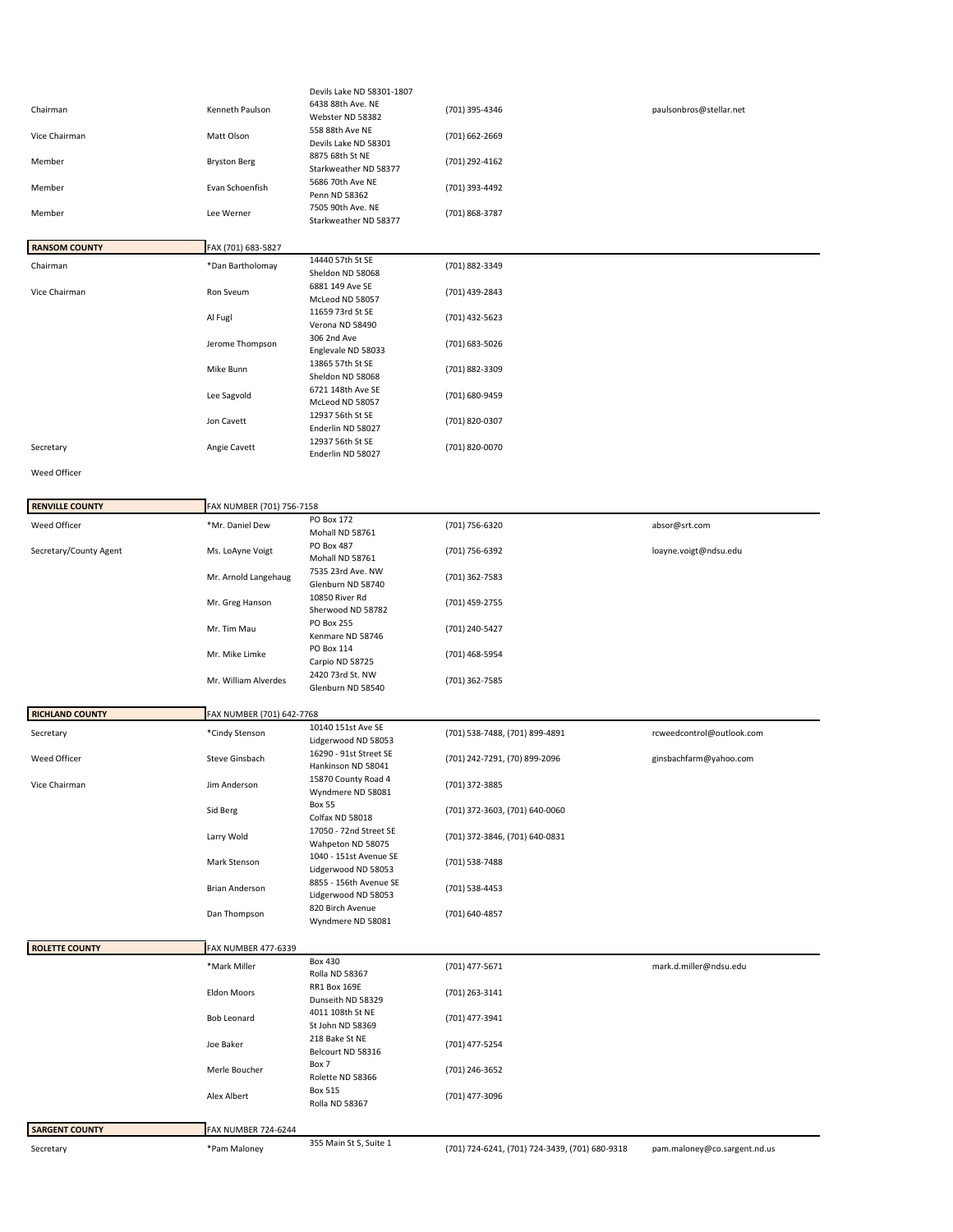|                                   |                                             | Forman ND 58032-4149                                        |                                |                           |
|-----------------------------------|---------------------------------------------|-------------------------------------------------------------|--------------------------------|---------------------------|
| Weed Officer                      | Jeremy Becker                               | 311 Anthony St<br>Rutland ND 58067                          | (701) 680-2328                 |                           |
| Chairman                          | Ronald Narum                                | PO Box 81<br>Rutland ND 58067-0081                          | (701) 724-3908                 |                           |
| Vice-Chairman                     | Wayne Sebens                                | 14351 83 St SE<br>Milnor ND 58060                           | (701) 427-5804                 |                           |
| Member                            | George Bishoff                              | 12550 100 St SE<br>Cogswell ND 58017                        | (701) 724-3881                 |                           |
| Member                            | Nancy Glarum                                | 9676 141 Ave SE<br>Rutland ND 58067                         | (701) 724-6204                 |                           |
| Member                            | Chris Mathias                               | 12507 83 St SE<br>Stirum ND 58069                           | (701) 678-2374                 |                           |
| Member                            | David Jacobson                              | PO Box 36<br>Forman ND 58032                                | (701) 724-3330                 | davej@drtel.net           |
| <b>SHERIDAN COUNTY</b>            | FAX                                         |                                                             |                                |                           |
|                                   | *James Haux                                 | 1690 2nd Ave NE                                             | (701) 363-2346                 |                           |
|                                   | Jerone Sauter                               | McClusky ND 58463<br>860 21st Ave NE                        | (701) 884-2794                 |                           |
|                                   | Wayne Helm                                  | Goodrich ND 58444<br>161 Hwy 200<br>McClusky ND 58463       | (701) 363-2709                 |                           |
|                                   | Steven Eisenbeisz                           | 1991 23rd St NE<br>Martin ND 58758                          | (701) 693-2347                 |                           |
|                                   | Monte Kline                                 | 291 24th Ave NE<br>Hurdsfield ND 58451                      | (701) 962-3471                 |                           |
| Treasurer                         | Janice Erdmann                              |                                                             | (701) 471-7637, (701) 884-2566 | weed.board42@gmail.com    |
| <b>SIOUX COUNTY</b>               | <b>FAX NUMBER</b>                           |                                                             |                                |                           |
| Weed Officer                      | *Victor Kraft                               | 9009 36th Ave                                               | (701) 422-3732                 | vkkraft@westriv.com       |
|                                   | Ron Gross                                   | Selfridge ND 58568<br>8110 34th Ave                         | (701) 422-3784                 |                           |
|                                   | Layne Schoon                                | Selfridge ND 58568<br>9721 Hwy 49 N<br>Lemmon SD 57638      | (701) 376-3213                 |                           |
|                                   | Raymond Luger                               | PO Box G<br>Ft Yates ND 58538                               | (701) 854-3423, (701) 854-7282 |                           |
|                                   | Dusty Kraft                                 | 9645 25th Ave<br>Selfridge ND 58568                         | (701) 422-3623                 |                           |
|                                   |                                             |                                                             |                                |                           |
|                                   |                                             |                                                             |                                |                           |
| <b>SLOPE COUNTY</b>               | <b>FAX NUMBER</b>                           | 6503 150th Ave SW                                           |                                |                           |
| Weed Officer/Secretary            | *Joan Lorge                                 | Amidon ND 58620                                             | (701) 879-6316, (701) 523-6675 | jolorge@nd.gov            |
| Chairman                          | Dale Klug                                   | 7404 139th Ave SW<br>Bowman ND 58623                        | (701) 523-5562                 |                           |
| Vice Chairman                     | Gene Davis                                  | 5808 160Th Ave SW<br>Rhame ND 58651-9671                    | (701) 279-5769                 |                           |
|                                   | Tim Oberfoell                               | PO Box 718<br>Bowman ND 58623-0718                          | (701) 523-4287                 |                           |
|                                   | <b>Hope Mastel</b>                          | PO Box 96<br>Marmarth ND 58643-0096                         | (701) 279-5427                 |                           |
|                                   | Lane Hall                                   | 6201 135 Ave SW<br>Amidon ND 58620                          | (701) 879-5624                 |                           |
| <b>Extension Agent</b>            | Shelby Hewson                               | PO Box KK<br>Amidon ND 58620                                | (701) 879-6270                 |                           |
| <b>STARK COUNTY</b>               | FAX NUMBER 701.456.7670                     |                                                             |                                |                           |
| Secretary                         | *Kaye Jessen                                | 1340 W. Villard                                             | (701) 456-7665, (701) 225-9817 | kaye.jessen@ndsu.edu      |
| Weed Officer                      | Diane Allmendinger                          | Dickinson ND 58601<br>1340 W. Villard<br>Dickinson ND 58601 | (701) 456-7665, (701) 590-0404 | weed@ndsupernet.com       |
| Chairman                          | <b>Phillip Messer</b>                       | 8510 52nd St SW<br>Richardton ND 58652                      | (701) 974-3374                 |                           |
| Vice Chair                        | Duane Wolf                                  | 558 4th Ave SW<br>Dickinson ND 58601                        | (701) 483-5884, (701) 290-0857 |                           |
| Member                            | Leland Brand                                | 9511 39th St SW<br>Taylor ND 58656                          | (701) 974-3578                 |                           |
| Member                            | JoAnn Hoff                                  | 10591 43rd St SW<br>Dickinson ND 58601                      | (701) 225-9420, (701) 290-2899 |                           |
| Member                            | Ron Obritsch                                | 11750 46th St SW<br>Dickinson ND 58601                      | (701) 227-0784                 |                           |
| Member                            | Daryl Zarak                                 | 12548 Hwy 10W<br>South Heart ND 58655                       | (701) 575-8116, (701) 590-3590 |                           |
| Member                            | Dwight Schank                               | 868 17th St D<br>Dickinson ND 58601                         | (701) 483-3735                 |                           |
|                                   |                                             |                                                             |                                |                           |
| <b>STEELE COUNTY</b><br>Secretary | FAX NUMBER (701) 524-1715<br>*Angie Johnson | PO BOX 316                                                  | (701) 524-2253                 | angela.b.johnson@ndsu.edu |
| Weed Officer                      | Ted Johnson                                 | Finley ND 58230<br>PO Box 316                               | (701) 945-2331                 | tbjfnyfarm@yahoo.com      |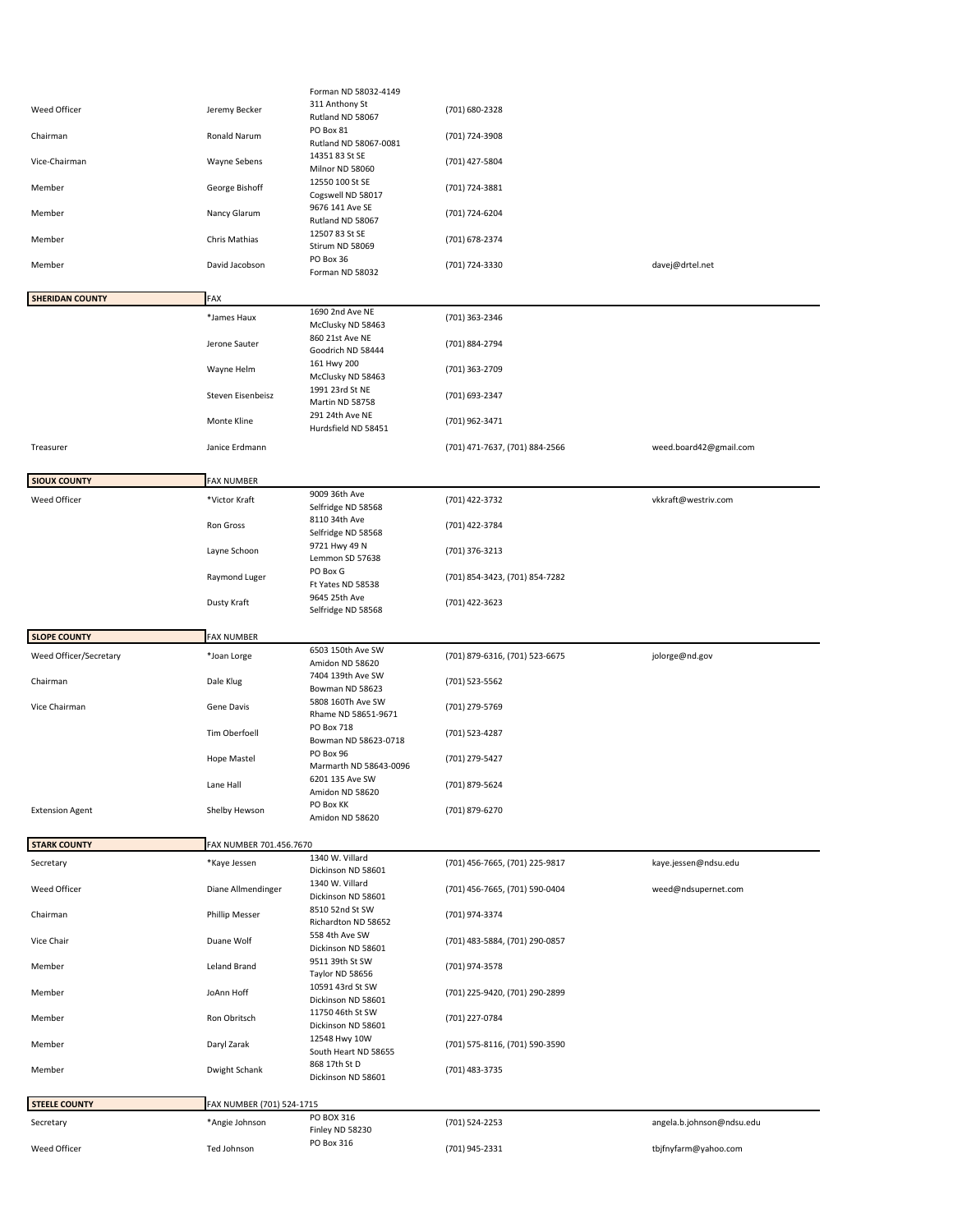|                                            | Finley ND 58230<br>13185 6th St SE                      |                                                                                                                                                                                                             |                                                  |
|--------------------------------------------|---------------------------------------------------------|-------------------------------------------------------------------------------------------------------------------------------------------------------------------------------------------------------------|--------------------------------------------------|
| Randy Richards                             | Hope ND 58046                                           | (701) 945-2572                                                                                                                                                                                              | randy.carmen@gmail.com                           |
| Lance Fugleberg                            | Portland ND 58274                                       | (701) 786-9214                                                                                                                                                                                              | lance53@hotmail.com                              |
| <b>Brian Tuite</b>                         | 104 Grant Street<br>Finley ND 58230                     | (701) 524-1830                                                                                                                                                                                              | finleylumber@invisimax.com                       |
| Russel Walcker                             |                                                         | (701) 524-2495                                                                                                                                                                                              | rapwalcker@mlgc.com                              |
| <b>FAX NUMBER</b>                          |                                                         |                                                                                                                                                                                                             |                                                  |
| *Ron Manson                                | 511 2nd Ave SE                                          | (701) 251-1261                                                                                                                                                                                              | rmanson@nd.gov                                   |
| David Deutscher                            | 5555 40th St SE                                         | (701) 486-3354                                                                                                                                                                                              | tba@beef-corral.com                              |
| <b>Robert Martin</b>                       | P.O. box 1752                                           | (701) 252-7666                                                                                                                                                                                              |                                                  |
| Dale Reimers                               | 1504 9th Ave Se                                         | (701) 252-5332                                                                                                                                                                                              | medddd@csicable.net                              |
| Kim Lees                                   | 108 3rd Ave<br>Buchanan ND 58420                        | (701) 252-9584                                                                                                                                                                                              | Klees@daktel.com                                 |
| Charlie Kourajian                          | 210 7th St NW<br>Jamestown ND 58401                     | (701) 952-2627                                                                                                                                                                                              |                                                  |
| Thomas Olson                               | 1531 6th Ave NE<br>Jamestown ND 58401                   | (701) 252-8776                                                                                                                                                                                              | thomasolson@daktel.com                           |
| Mark Klose                                 | 8021 34th St SE<br>Jamestown ND 58401                   | (701) 252-8723                                                                                                                                                                                              | mmklose@wildblue.net                             |
|                                            |                                                         |                                                                                                                                                                                                             |                                                  |
| *Lindy Berg                                | PO Box 547                                              | (701) 968-4362, (701) 968-4361, (701) 371-0413                                                                                                                                                              | lindy.l.berg@ndsu.edu                            |
|                                            | Cando ND 58324<br>7383 67th St. NE                      |                                                                                                                                                                                                             | jcrosmal@stellarnet.com                          |
|                                            | Starkweather ND 58377-9639<br>PO Box 282                |                                                                                                                                                                                                             |                                                  |
| Scott Boe                                  | Cando ND 58324<br>5457 94th St. NE                      | (701) 477-5555                                                                                                                                                                                              |                                                  |
| William Haarkness                          | PO Box 322                                              | (701) 466-2579                                                                                                                                                                                              |                                                  |
| Mike Weisz                                 | 315 8th Ave                                             | (701) 968-3483                                                                                                                                                                                              |                                                  |
| Leonard Martin                             | 10856 68th Ave. NE                                      | (701) 266-5478                                                                                                                                                                                              |                                                  |
|                                            |                                                         |                                                                                                                                                                                                             |                                                  |
|                                            |                                                         |                                                                                                                                                                                                             |                                                  |
| FAX NUMBER (701) 636-5666                  |                                                         |                                                                                                                                                                                                             |                                                  |
| *Alyssa Scheve                             | P.O. Box 730<br>Hillsboro ND 58045                      | (701) 636-5665                                                                                                                                                                                              | alyssa.scheve@ndsu.edu                           |
| LeAnn Beck                                 | P.O. Box 730<br>Hillsboro ND 58045                      | (701) 636-5665                                                                                                                                                                                              | leann.beck@ndsu.edu                              |
| Ron Petersen                               | 1519 172nd Ave. NE<br>Buxton ND 58218                   | (701) 856-3311                                                                                                                                                                                              |                                                  |
| LeRoy Brenna                               | 14637 4th St. SE<br>Clifford ND 58016                   | (701) 488-2701                                                                                                                                                                                              |                                                  |
| Donald Rye                                 | 16869 14th St. NE<br>Buxton ND 58218                    | (701) 847-2071                                                                                                                                                                                              |                                                  |
| Thomas Eblen                               | 508 4th St SE<br>Hillsboro ND 58045                     | (701) 636-4011                                                                                                                                                                                              |                                                  |
| Leslie Amb                                 | 932 146th Ave. NE<br>Portland ND 58274                  | (701) 786-3572                                                                                                                                                                                              |                                                  |
| Dana Kaldor                                | 15744 3 1/2 St NE<br>Hillsboro ND 58045                 | (701) 786-3667                                                                                                                                                                                              |                                                  |
|                                            |                                                         |                                                                                                                                                                                                             |                                                  |
| FAX NUMBER (701) 352-5072<br>*Brent Nelson | 638 Cooper Ave, Suite 2                                 | (701) 352-2311, (701) 331-0464                                                                                                                                                                              | banelson@nd.gov                                  |
| Mike Houska                                | Grafton ND 58237<br>1423 Manvel Ave<br>Grafton ND 58237 | (701) 352-2186, (701) 331-0591                                                                                                                                                                              |                                                  |
| Joe Torgerson                              | 10870 77 St NE<br>Fairdale ND 58229                     | (701) 966-2537                                                                                                                                                                                              |                                                  |
| Eugene Kachena                             | 6220 County Rd 12A<br>Pisek ND 58273                    | (701) 284-6913, (701) 331-0591                                                                                                                                                                              | eugene.kachena@sendit.nodak.edu                  |
| Albin Jallo                                | 5531 122 Ave NE<br>Fordville ND 58231                   | (701) 384-6252, (701) 739-6865                                                                                                                                                                              |                                                  |
| Karen Anderson                             | 14334 70 St NE<br>Grafton ND 58237                      | (701) 352-1209, (701) 520-0559                                                                                                                                                                              |                                                  |
| Kristle Nelson                             | 638 Cooper Ave, Suite 2<br>Grafton ND 58237             | (701) 352-2311, (701) 520-1322                                                                                                                                                                              | krinelson@nd.gov                                 |
| Jim Tallackson                             | 14547 71st St NE<br>Grafton ND 58237                    | (701) 352-2314, (701) 352-2315                                                                                                                                                                              | tallackson@invisimax.com                         |
| FAX NUMBER (701) 838-3801                  |                                                         |                                                                                                                                                                                                             |                                                  |
|                                            | Roger Copeland<br><b>Bill Voigt</b>                     | 797 140 ave NE<br>Jamestown ND 58401<br>Medina ND 58467<br>Jamestown ND 58402<br>Jamestown ND 58401<br>FAX NUMBER (701) 968-4367<br>Perth ND 58363<br>Leeds ND 58346<br>Cando ND 58324<br>Rocklake ND 58365 | (701) 968-3680, (701) 739-5683<br>(701) 370-1484 |